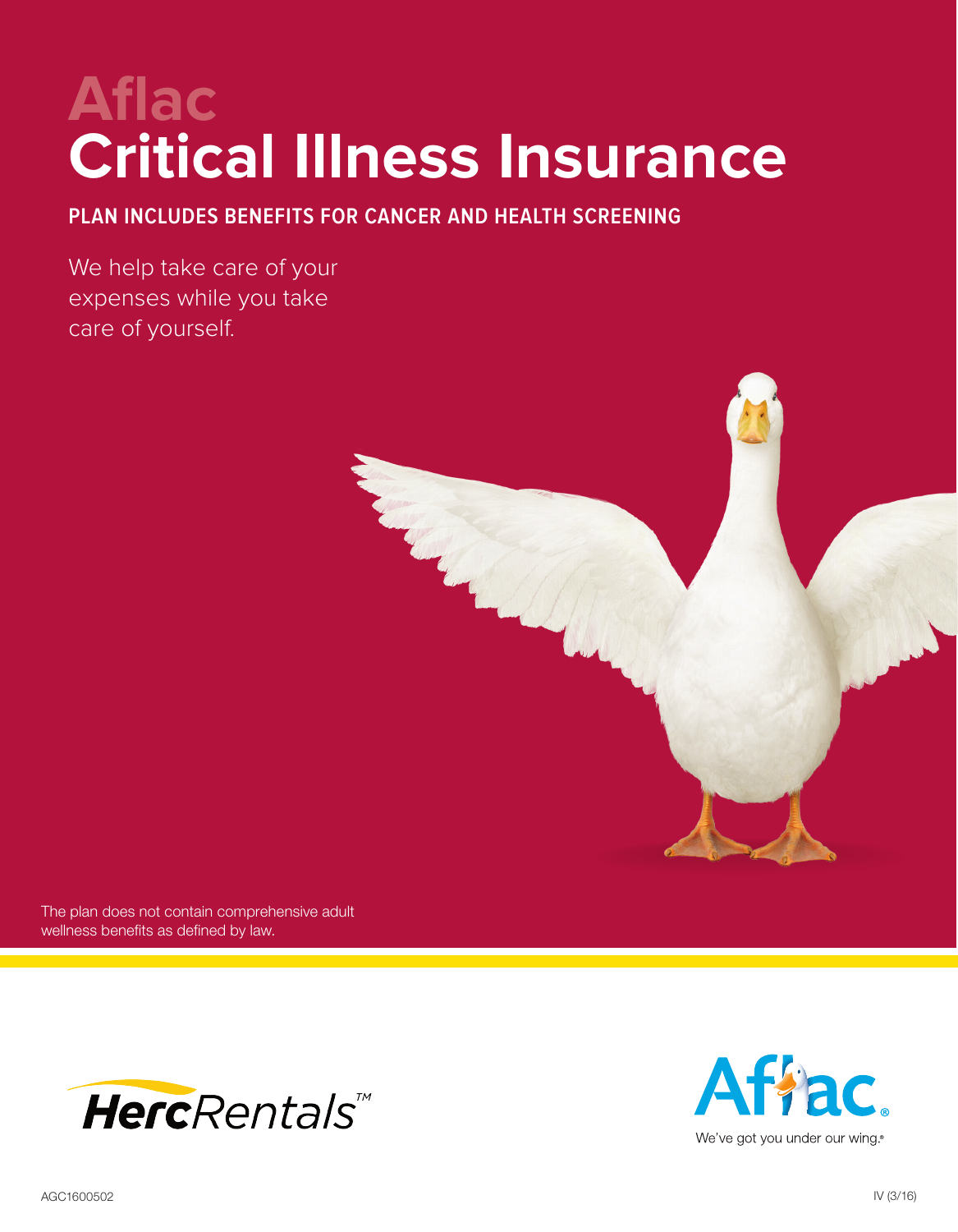## **AFLAC CRITICAL ILLNESS INSURANCE**

## **Aflac can help ease the financial stress of surviving a critical illness.**

Chances are you may know someone who's been diagnosed with a critical illness. You can't help notice the difference in the person's life—both physically and emotionally. What's not so obvious is the impact a critical illness may have on someone's personal finances.

That's because while a major medical plan may pay for a good portion of the costs associated with a critical illness, there are a lot of expenses that may not be covered. And, during recovery, having to worry about out-of-pocket expenses is the last thing anyone needs.

#### **That's the benefit of an Aflac Critical Illness insurance plan.**

It can help with the treatment costs of covered critical illnesses, such as a heart attack or stroke.

More importantly, the plan helps you focus on recuperation instead of the distraction of out-of-pocket costs. With the Critical Illness plan, you receive cash benefits directly (unless otherwise assigned)—giving you the flexibility to help pay bills related to treatment or to help with everyday living expenses.



#### **Understanding the facts can help you decide if the Aflac Critical Illness Insurance plan makes sense for you.**



THE AMOUNT OF MONEY CORONARY HEART DISEASE COST THE UNITED STATES. THIS TOTAL INCLUDES THE COST OF HEALTH CARE SERVICES, MEDICATIONS AND LOST PRODUCTIVITY.2

1 Business Pulse, Heart Health Infographic, 2016 CDC Foundation.

2 Centers for Disease Control and Prevention Heart Disease Fact Sheet 2015

Coverage underwritten by Continental American Insurance Company (CAIC) A proud member of the Aflac family of insurers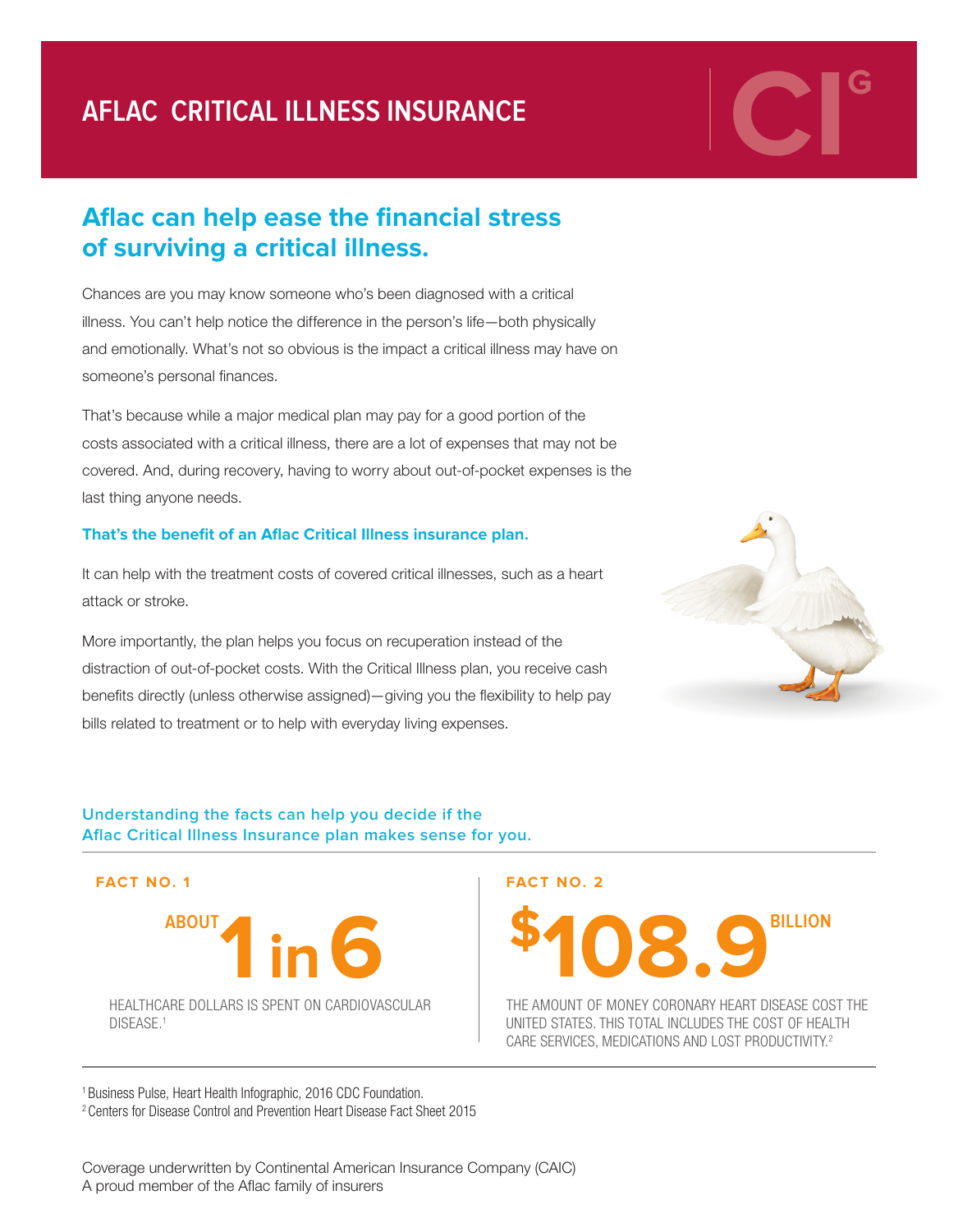#### **Here's why the Aflac Critical Illness Insurance plan may be right for you.**

**CIGRATE:** Here's why the For more than 60 years, Aflac has been dedicated to helping provide individuals and families peace of mind and financial security when they've needed it most.<br> **CIGRATE:** Insurance plan may The Af and families peace of mind and financial security when they've needed it most. The Aflac Critical Illness Insurance plan is just another innovative way to help make sure you're well protected under our wing.

> But it doesn't stop there. Having critical illness insurance from Aflac means that you may have added financial resources to help with medical costs or ongoing living expenses.

#### **The Aflac Critical Illness insurance plan benefits include:**

- Critical Illness Benefit payable for:
	- Cancer
	- Heart Attack (Myocardial Infarction)
	- Stroke
	- Kidney Failure (End-Stage Renal Failure)
	- Major Organ Transplant
	- Bone Marrow Transplant (Stem Cell Transplant)

#### **Features:**

- Employee and Spouse Guaranteed Issue options:
	- Employee \$30,000 / Spouse \$15,000
	- Employee \$15,000 / Spouse \$7,500
- Benefits are paid directly to you, unless otherwise assigned.
- Coverage is available for you, your spouse, and dependent children.
- Coverage may be continued (with certain stipulations). That means you can take it with you if you change jobs or retire.
- Fast claims payment. Most claims are processed in about four days.

#### **How it works**



Amount payable based on \$30,000 First Occurrence Benefit.

- Sudden Cardiac Arrest
- Coronary Artery Bypass Surgery
- Non-Invasive Cancer
- Severe Burns
- Paralysis
- Loss of Sight, Hearing, Speech
- Health Screening Benefit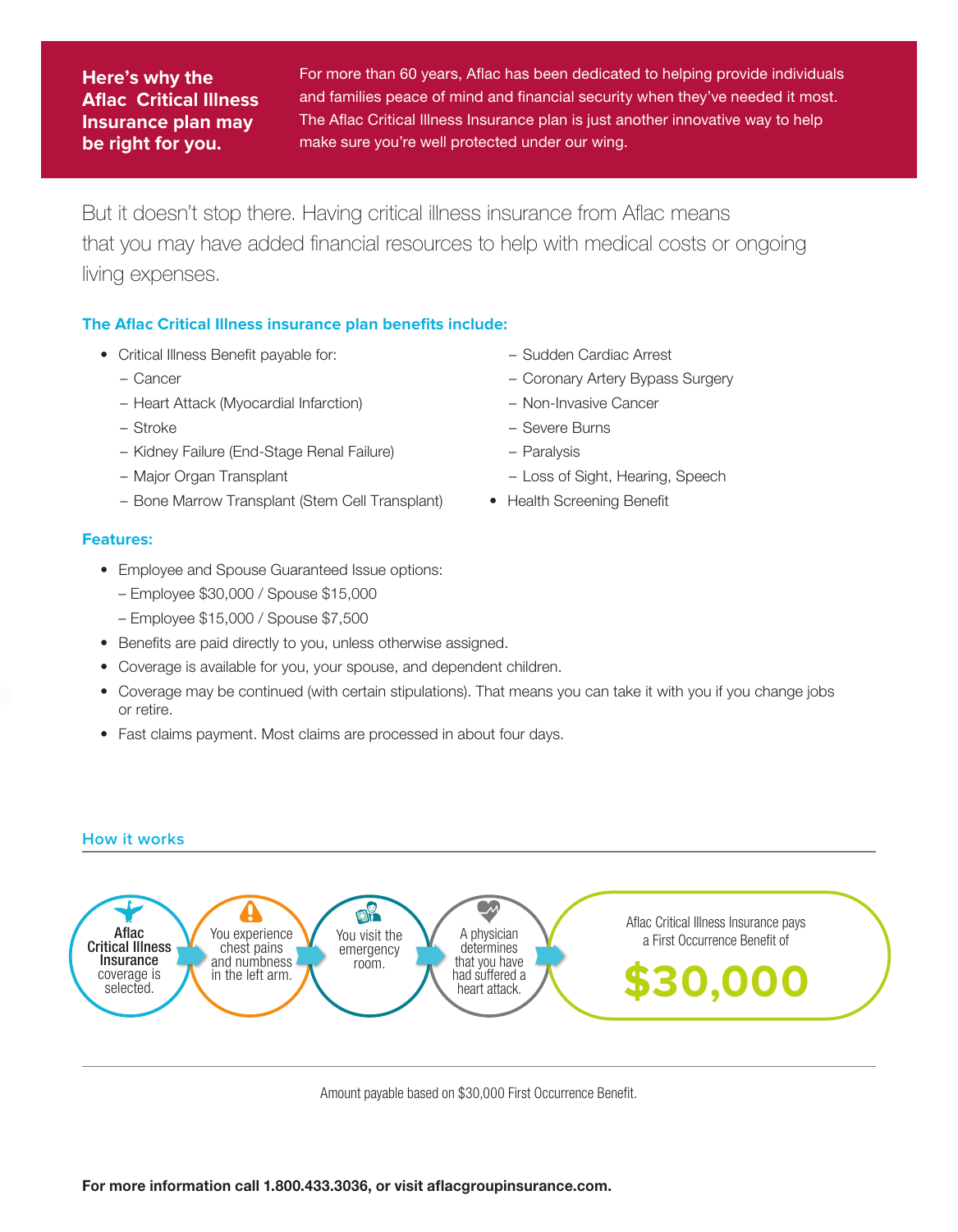#### **Benefits Overview**

#### COVERED CRITICAL ILLNESSES:

| <b>CANCER</b> (Internal or Invasive)                 | 100% |
|------------------------------------------------------|------|
| <b>HEART ATTACK</b> (Myocardial Infarction)          | 100% |
| <b>STROKE</b> (Ischemic or Hemorrhagic)              | 100% |
| <b>MAJOR ORGAN TRANSPLANT</b>                        | 100% |
| <b>KIDNEY FAILURE</b> (End-Stage Renal Failure)      | 100% |
| <b>BONE MARROW TRANSPLANT</b> (Stem Cell Transplant) | 100% |
| <b>SUDDEN CARDIAC ARREST</b>                         | 100% |
| <b>SEVERE BURN*</b>                                  | 100% |
| COMA**                                               | 100% |
| <b>PARALYSIS**</b>                                   | 100% |
| <b>LOSS OF SIGHT / HEARING / SPEECH**</b>            | 100% |
| <b>NON-INVASIVE CANCER</b>                           | 25%  |
| <b>CORONARY ARTERY BYPASS SURGERY</b>                | 25%  |

#### INITIAL DIAGNOSIS

We will pay a lump sum benefit upon initial diagnosis of a covered critical illness when such diagnoses is caused by or solely attributed to an underlying disease. Cancer diagnoses are subject to the cancer diagnosis limitation. Benefits will be based on the face amount in effect on the critical illness date of diagnosis.

#### ADDITIONAL DIAGNOSIS

We will pay benefits for each different critical illness after the first when the two dates of diagnoses are separated by at least 6 consecutive months. Cancer diagnoses are subject to the cancer diagnosis limitation.

#### REOCCURRENCE

We will pay benefits for the same critical illness after the first when the two dates of diagnoses are separated by at least 6 consecutive months. Cancer diagnoses are subject to the cancer diagnosis limitation.

#### CHILD COVERAGE AT NO ADDITIONAL COST

Each dependent child is covered at 50 percent of the primary insured's benefit amount at no additional charge. Children-only coverage is not available.

\*This benefit is only payable for burns due to, caused by, and attributed to, a covered accident. \*\*These benefits are payable for loss due to a covered underlying disease or a covered accident.

The plan has limitations and exclusions that may affect benefits payable. This brochure is for illustrative purposes only. Refer to your certificate for complete details, definitions, limitations, and exclusions.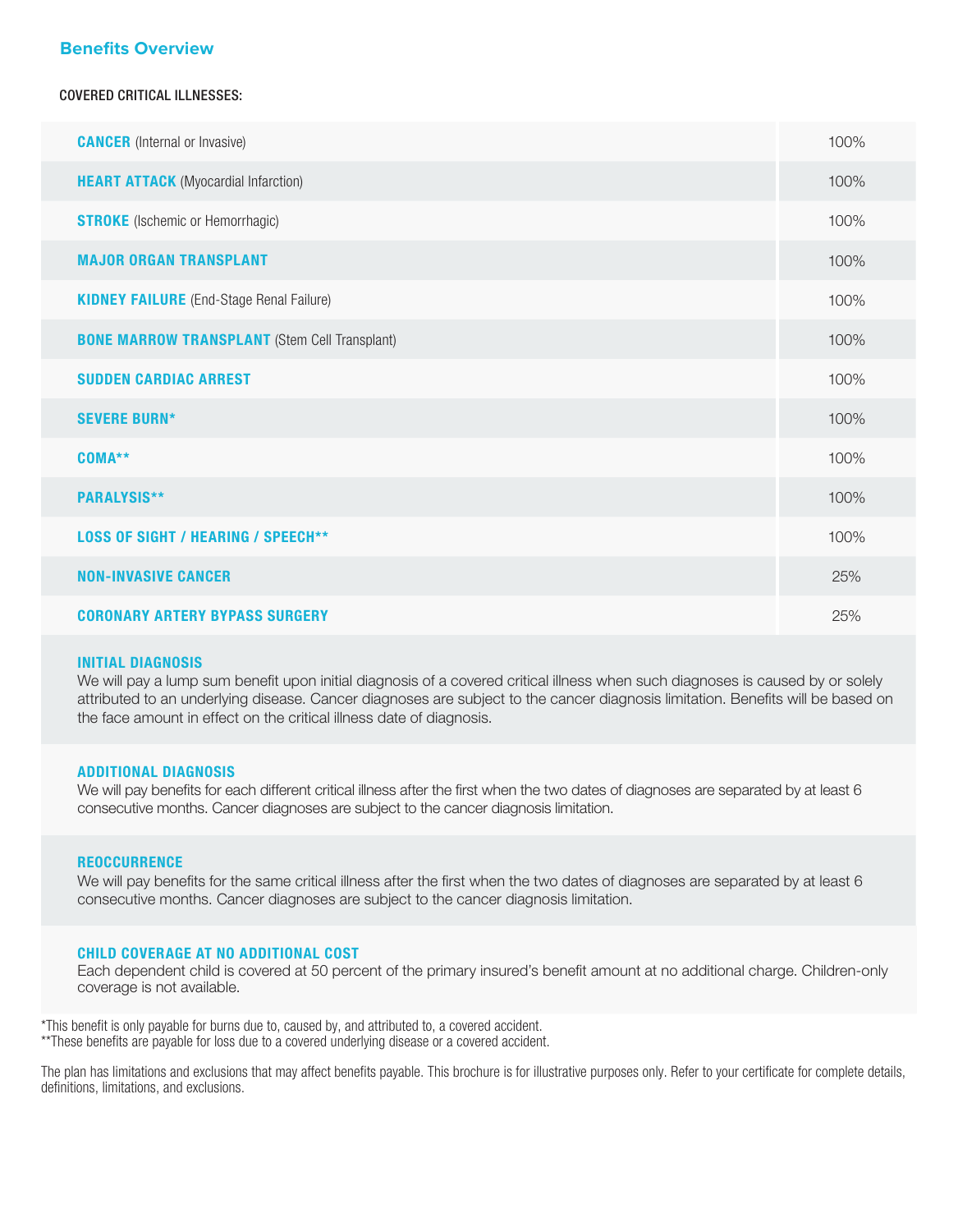#### SUCCESSOR INSURED BENEFIT

If spouse coverage is in force at the time of the primary insured's death, the surviving spouse may elect to continue coverage. Coverage would continue at the existing spouse face amount and would also include any dependent child coverage in force at the time.

#### **HEALTH SCREENING BENEFIT** (Employee and Spouse only)

We will pay \$50 for health screening tests performed while an insured's coverage is in force. We will pay this benefit once per calendar year.

This benefit is only payable for health screening tests performed as the result of preventive care, including tests and diagnostic procedures ordered in connection with routine examinations. This benefit is payable for the covered employee and spouse. **This benefit is not paid for dependent children.**

#### COVERED HEALTH SCREENING TESTS INCLUDE:

- Blood test for triglycerides
- Bone marrow testing
- Breast ultrasound
- CA 15-3 (blood test for breast cancer)
- CA 125 (blood test for ovarian cancer)
- CEA (blood test for colon cancer)
- Chest X-ray
- Colonoscopy
- DNA stool analysis
- Fasting blood glucose test
- Flexible sigmoidoscopy
- Hemocult stool analysis
- Mammography
- Pap smear
- PSA (blood test for prostate cancer)
- Serum cholesterol test to determine level of of HDL and LDL
- Serum protein electrophoresis (blood test for myeloma)
- Spiral CT screening for lung cancer
- Stress test on a bicycle or treadmill
- Thermography

#### OPTIONAL BENEFITS RIDER

| <b>BENIGN BRAIN TUMOR</b>           | 100% |
|-------------------------------------|------|
| <b>ADVANCED ALZHEIMER'S DISEASE</b> | 25%  |
| <b>ADVANCED PARKINSON'S DISEASE</b> | 25%  |

These benefits will be paid based on the face amount in effect on the critical illness date of diagnosis. We will pay the optional benefit if the insured is diagnosed with one of the conditions listed in the rider schedule if the date of diagnosis is while the rider is in force.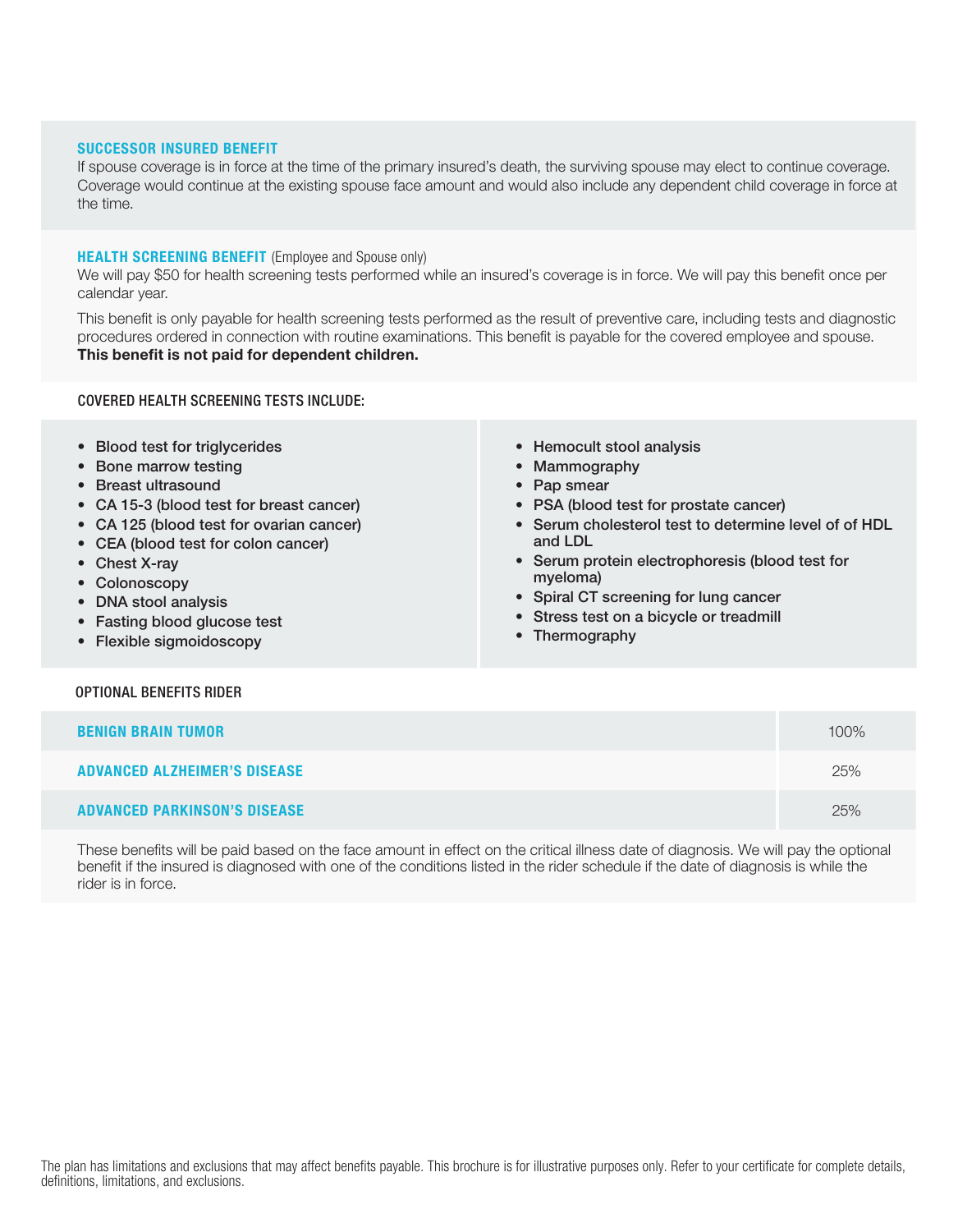## **CRITICAL ILLNESS ADVANTAGE INSURANCE**

**LIMITATIONS AND EXCLUSIONS, TERMS YOU NEED TO KNOW, AND NOTICES**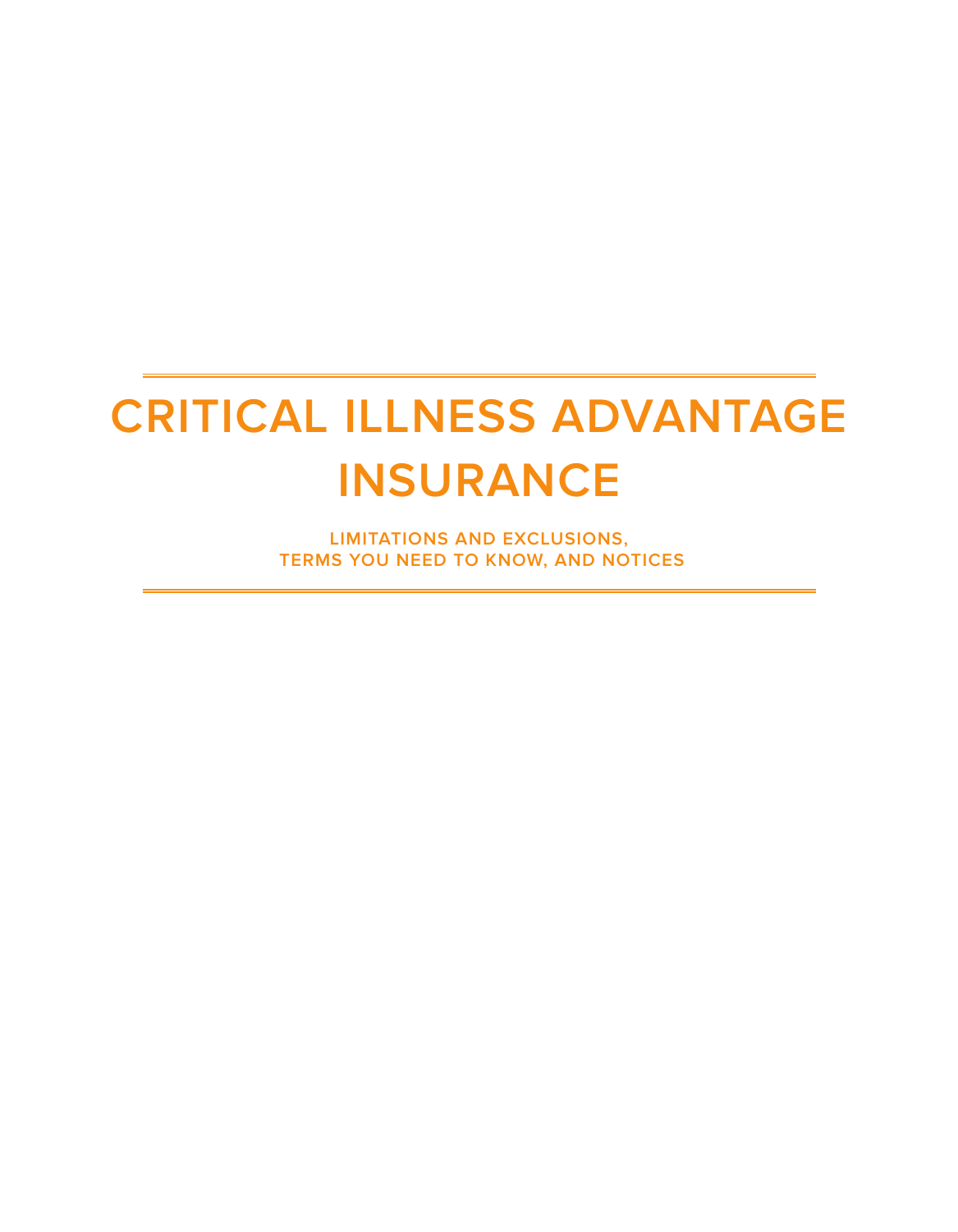### **LIMITATIONS AND EXCLUSIONS**

Cancer Diagnosis Limitation Benefits are payable for cancer and/or noninvasive cancer as long as the insured:

- Is treatment-free from cancer for at least 12 months before the diagnosis date; and
- Is in complete remission prior to the date of a subsequent diagnosis, as evidenced by the absence of all clinical, radiological, biological, and biochemical proof of the presence of the cancer.

#### EXCLUSIONS

We will not pay for loss due to:

- Self-Inflicted Injuries injuring or attempting to injure oneself intentionally or taking action that causes oneself to become injured;
	- − In Alaska: injuring or attempting to injure oneself intentionally
- **Suicide** committing or attempting to commit suicide, while sane or insane;
	- In Missouri: committing or attempting to commit suicide, while sane
	- − In Illinois and Minnesota: this exclusion does not apply
- Illegal Acts participating or attempting to participate in an illegal activity, or working at an illegal job:
	- − In Arizona: participating in or attempting to commit a felony, or being engaged in an illegal occupation;
	- − In Florida: participating or attempting to participate in an illegal activity, or working at an illegal occupation;
	- − In Illinois and Pennsylvania: Illegal Occupation committing or attempting to commit a felony or being engaged in an illegal

occupation;

- − In Michigan: Illegal Occupation the commission of or attempt to commit a felony, or being engaged in an illegal occupation;
- − In Nebraska: being engaged in an illegal occupation, or commission of or attempting to commit a felony;
- − In Ohio: committing or attempting to commit a felony, or working at an illegal job

#### • Participation in Aggressive Conflict:

- − War (declared or undeclared) or military conflicts;
	- -In Florida: War does not include acts of terrorism
	- -In Oklahoma: War, or act of war, declared or undeclared when serving in the military service or an auxiliary unit thereto
- − Insurrection or riot
- − Civil commotion or civil state of belligerence

#### • Illegal Substance Abuse:

- − Abuse of legally-obtained prescription medication
- − Illegal use of non-prescription drugs
- − In Arizona: Being intoxicated or under the influence of any narcotic unless administered on the advice of a physician
- − In Michigan, Nevada, and South Dakota: this exclusion does not apply

Diagnosis, treatment, testing, and confinement must be in the United States or its territories.

All benefits under the plan, including benefits for diagnoses, treatment, confinement and covered tests, are payable only while coverage is in force.

or

### **TERMS YOU NEED TO KNOW**

**Bone Marrow Transplant** (Stem Cell Transplant) means a procedure to replace damaged or destroyed bone marrow with healthy bone marrow stem cells. For a benefit to be payable, a Bone Marrow Transplant (Stem Cell Transplant) must be caused by at least one of the following diseases:

• Aplastic anemia

• Sickle cell anemia

- Thalassemia
- Congenital neutropenia
- Fanconi anemia
- Severe immunodeficiency syndromes
- 
- 
- The Bone Marrow Transplant (Stem Cell Transplant) benefit is not payable if the transplant results from a covered critical illness for which a benefit has been paid under this plan.

**Cancer** (internal or invasive) is a disease that meets either of the following definitions:

A malignant tumor characterized by:

- The uncontrolled growth and spread of malignant cells, and
- The invasion of distant tissue.

A disease meeting the diagnostic criteria of malignancy, as established by the American Board of Pathology. A pathologist must have examined and provided a report on the histocytologic architecture or pattern of the tumor, tissue, or specimen.

Cancer (internal or invasive) also includes:

• Melanoma that is Clark's Level III or higher or Breslow depth equal

to or greater than 0.77mm.

- Myelodysplastic syndrome RCMD (refractory cytopenia with multilineage dysplasia),
- Myelodysplastic syndrome RAEB (refractory anemia with excess blasts),
- Myelodysplastic syndrome CMML (chronic myelomonocytic leukemia).

−Clark's Level I or II, −Breslow depth less than 0.77mm, or

• Myelodysplastic syndrome – RAEB-T (refractory anemia with excess blasts in transformation),

The following are not considered internal or invasive cancers:

- Pre-malignant tumors or polyps • Melanoma that is diagnosed as
- Carcinomas in Situ
- Any superficial, non-invasive skin cancers including basal cell and squamous cell carcinoma of the skin
- Melanoma in Situ

Non-Invasive Cancer is a cancer that is in the natural or normal place, confined to the site of origin without having invaded neighboring tissue.

For the purposes of the plan, a Non-Invasive Cancer is:

- Internal Carcinoma in Situ
- Myelodysplastic Syndrome RA (refractory anemia)
- Myelodysplastic Syndrome RARS (refractory anemia with ring sideroblasts)

−Stage 1A melanomas under TNM Staging

Severe Burn or Severely Burned means a burn resulting from fire, heat, caustics, electricity, or radiation. The burn must:

- 
- Lymphoma
- - Multiple myeloma
- Leukemia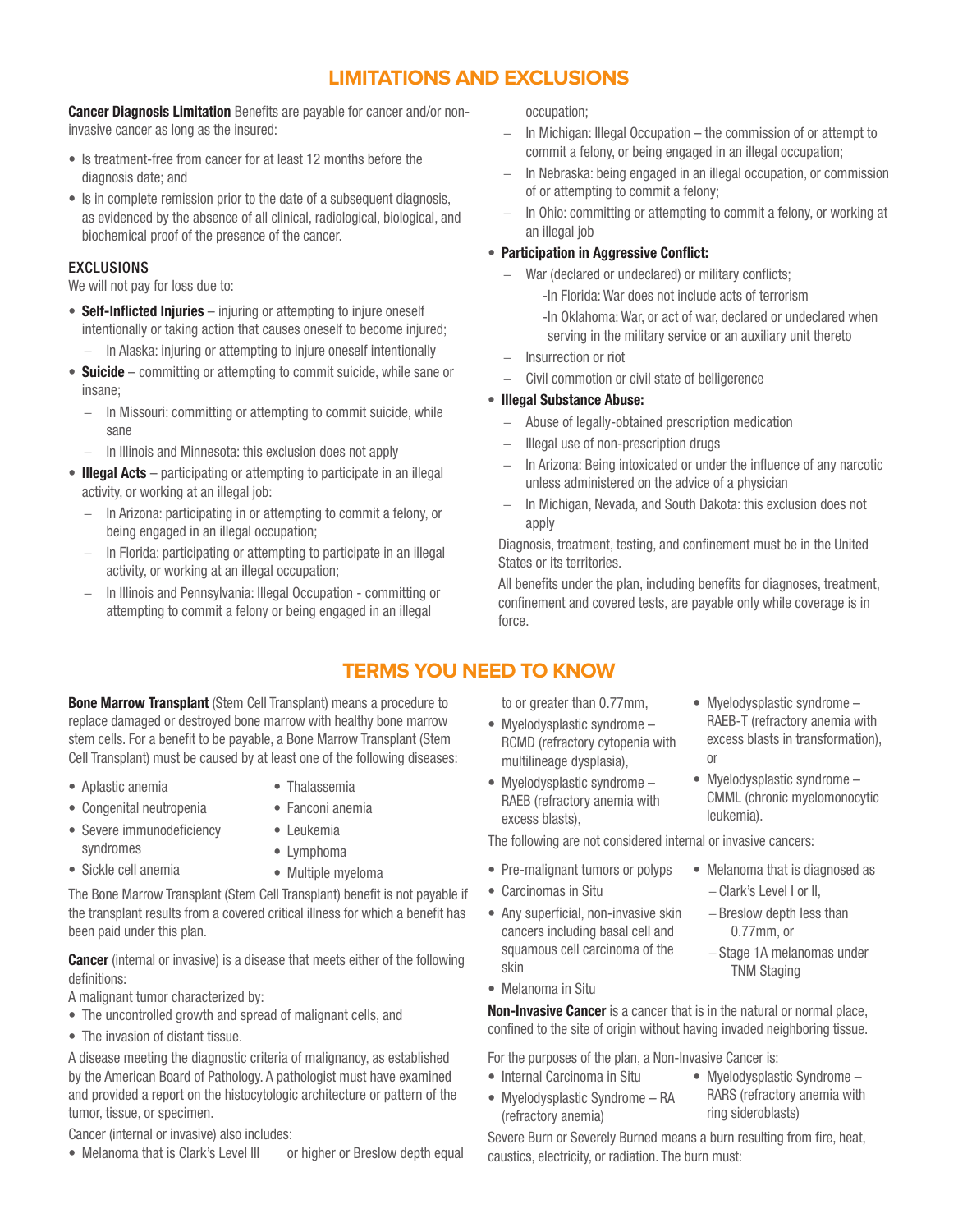- Be a full-thickness or third-degree burn, as determined by a doctor. A Full-Thickness Burn or Third-Degree Burn is the destruction of the skin through the entire thickness or depth of the dermis (or possibly into underlying tissues). This results in loss of fluid and sometimes shock.
- Cause cosmetic disfigurement to the body's surface area of at least 35 square inches.
- Be caused solely by or be solely attributed to a covered accident.

Coma means a state of continuous, profound unconsciousness, lasting at least seven consecutive days, and characterized by the absence of:

- Spontaneous eye movements,
- Response to painful stimuli, and
- Vocalization.

Coma does not include a medically-induced coma.

To be payable as an Accident benefit, the coma must be caused solely by or be solely attributed to a covered accident.

To be considered a critical illness, the coma must be caused solely by or be solely attributed to one of the following diseases:

- Brain Aneurysm
- Hyperglycemia

• Diabetes

• Hypoglycemia

• Poliomyelitis

- Encephalitis
- Meningitis

• Epilepsy

Paralysis or Paralyzed means the permanent, total, and irreversible loss of muscle function to the whole of at least two limbs. To be payable as an Accident benefit, the paralysis must be caused solely by or be solely attributed to a covered accident. To be considered a critical illness, paralysis must be caused solely by or be solely attributed to one or more of the following diseases:

- Amyotrophic lateral sclerosis • Parkinson's disease,
- Cerebral palsy

The diagnosis of paralysis must be supported by neurological evidence.

Loss of Sight means the total and irreversible loss of all sight in both eyes. To be payable as an Accident benefit, loss of sight must be caused solely by or be solely attributed to a covered accident. To be considered a critical illness, loss of sight must be caused solely by or be solely attributed to one of the following diseases:

- Retinal disease
- Optic nerve disease
- Hypoxia

Loss of Speech means the total and permanent loss of the ability to speak. To be payable as an Accident benefit, loss of speech must be caused solely by or be solely attributed to a covered accident. To be considered a critical illness, loss of speech must be caused solely by or be solely attributable to one of the following diseases:

- Alzheimer's disease
- Arteriovenous malformation

Loss of Hearing means the total and irreversible loss of hearing in both ears. Loss of hearing does not include hearing loss that can be corrected by the use of a hearing aid or device. To be payable as an Accident benefit, loss of hearing must be caused solely by or be solely attributed to a covered accident.

To be considered a critical illness, loss of hearing must be caused solely by or be solely attributed to one of the following diseases:

- Alport syndrome
- Autoimmune inner ear disease
- Chicken pox, which is an acute contagious disease
- Diabetes

**Cancer or non-invasive cancer** must be diagnosed in one of two ways:

- 1. Pathological Diagnosis is a diagnosis based on a microscopic study of fixed tissue or preparations from the hemic (blood) system.
- 2. Clinical Diagnosis is based only on the study of symptoms. A clinical diagnosis will be accepted only if:
	- − A doctor cannot make a pathological diagnosis because it is medically inappropriate or life-threatening,
- − A doctor is treating you for cancer or carcinoma in situ, or

− A positive diagnosis cannot otherwise be made by a doctor without jeopardizing the life of the claimant.

− Medical evidence exists to support the diagnosis,

If a pathological or clinical diagnosis can only be made postmortem, liability shall be assumed retroactively beginning with the date of the terminal admission to the hospital for not less than 45 days before the date of death.

**Complete Remission** is defined as having no symptoms and no signs that can be identified to indicate the presence of cancer.

**Coronary Artery Bypass Surgery** means open heart surgery to correct the narrowing or blockage of one or more coronary arteries with bypass grafts and where such narrowing or blockage is attributed to coronary artery disease or acute coronary syndrome. This excludes any non-surgical procedure, such as, but not limited to, balloon angioplasty, laser relief, or stents.

**Critical Illness** is a disease or a sickness as defined in the plan that first manifests while your coverage is in force.

Date of Diagnosis is defined as follows:

- Bone Marrow Transplant (Stem Cell Transplant): The date the surgery occurs.
- Cancer: The day tissue specimens, blood samples, or titer(s) are taken (diagnosis of cancer and/or carcinoma in situ is based on such specimens).
- Coma: The first day of the period for which a doctor confirms a coma that is due to one of the underlying diseases and that has lasted for at least seven consecutive days.
- Coronary Artery Bypass Surgery: The date the surgery occurs.
- Heart Attack (Myocardial Infarction): The date the infarction (death) of a portion of the heart muscle occurs. This is based on the criteria listed under the heart attack (myocardial Infarction) definition.
- Kidney Failure (End-Stage Renal Failure): The date a doctor recommends that an insured begin renal dialysis.
- Loss of Sight, Speech, or Hearing: The date the loss due to one of the underlying diseases is objectively determined by a doctor to be total and irreversible.
- Major Organ Transplant: The date the surgery occurs.
- Non-Invasive Cancer: The day tissue specimens, blood samples, or titer(s) are taken (diagnosis of cancer and/or carcinoma in situ is based on such specimens).
- Paralysis: The date a doctor diagnoses an insured with paralysis due to one of the underlying diseases as specified in this plan, where such diagnosis is based on clinical and/or laboratory findings as supported
- Goldenhar syndrome
- Meniere's disease
- Meningitis
- Mumps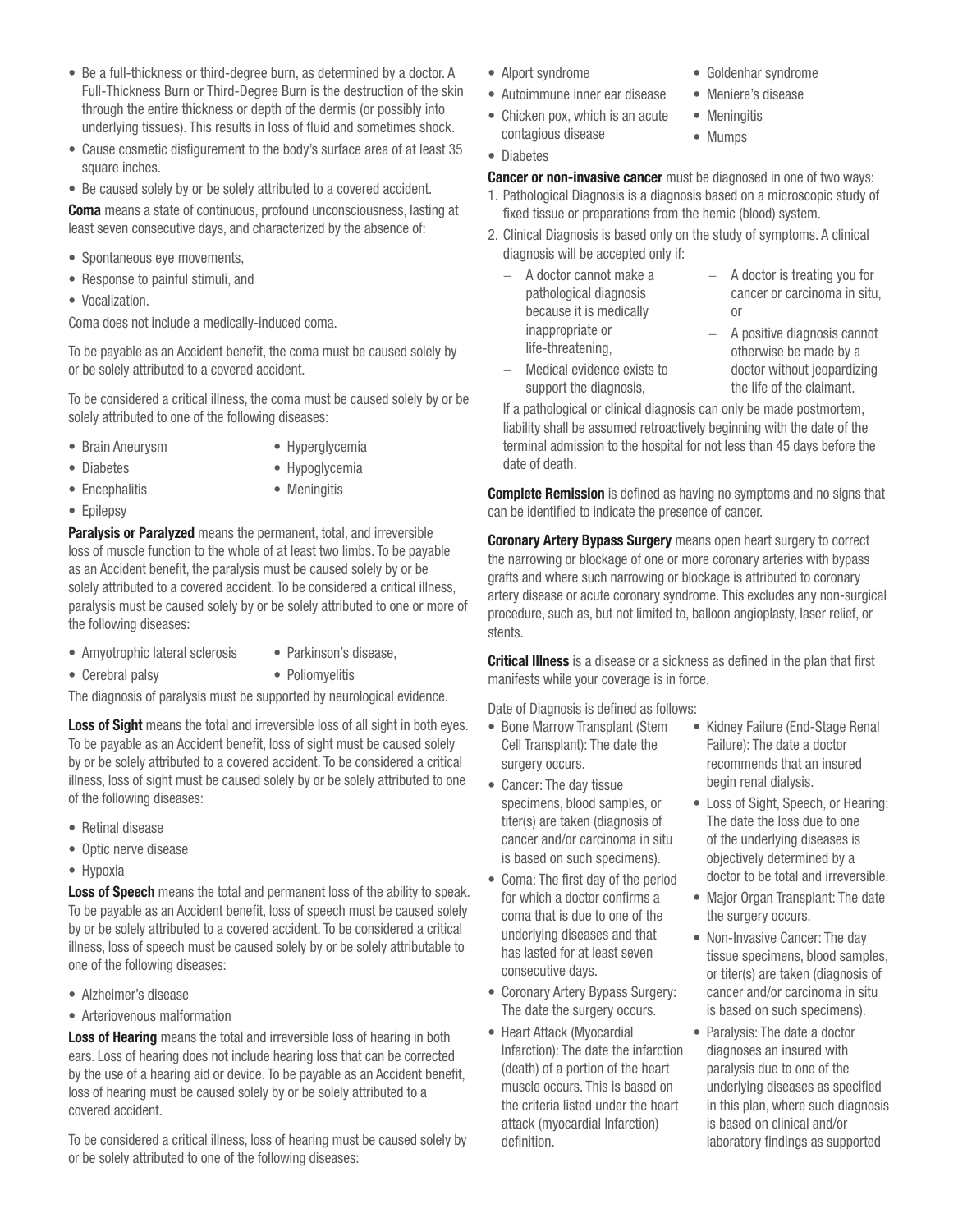by the insured's medical records.

• Severe Burn: The date the burn takes place.

neurological deficits and neuroimaging studies).

• Stroke: The date the stroke occurs (based on documented • Sudden Cardiac Arrest: The date the pumping action of the heart fails (based on the sudden cardiac arrest definition).

**Dependent** means your spouse or your dependent child. Spouse is your legal wife or husband, who is listed on your application. Dependent children are your or your spouse's natural children, foster children, step-children, legally adopted children, or children placed for adoption, who are younger than age 26. Newborn, adopted and foster children are equally considered under this plan. A newborn child will be covered from the moment of birth, if the birth occurs while the plan is in force. Foster children and adopted children will be treated the same as newborn infants and are eligible for coverage on the same basis upon placement in the foster home or placement for adoption.

There is an exception to the age-26 limit listed above. This limit will not apply to any dependent child who is incapable of self-sustaining employment due to mental or physical handicap and is dependent on a parent for support. The employee or the employee's spouse must provide the company with proof of this incapacity and dependency to the company within 31 days following the dependent child's 26th birthday, but not more frequently than annually.

If a parent is required by a court or administrative order to provide insurance for a child, and the parent is eligible for family insurance coverage, we:

- Will allow the parent to enroll, under the family coverage, a child who is otherwise eligible for the coverage without regard to any enrollment season restrictions.
- Will enroll the child under family coverage upon application of the child's other parent or the Department of Health and Human Services in connection with its administration of the Medical Assistance or Child Support Enforcement Program if the parent is enrolled but fails to make application to obtain coverage for the child.
- Will not disenroll or eliminate coverage of the child unless we are provided satisfactory written evidence that: a. The court or administrative order is no longer in effect; or b. The child is or will be enrolled in comparable health benefit plan coverage through another health insurer, which coverage will take effect no later than the effective date of disenrollment.

We will not decline enrollment of a child on the grounds the child was born out of wedlock, the child was not claimed as dependent on the parent's federal tax return, or the child does not reside with the parent or in the insurer's service area.

**Diagnosis** (Diagnosed) refers to the definitive and certain identification of an illness or disease that:

- 
- Is made by a doctor and Is based on clinical or laboratory investigations, as supported by your medical records.

• Licensed to treat the type of

- Doctor is a person who is:
- Legally qualified to practice medicine,
- Licensed as a doctor by the state where treatment is received, and condition for which a claim is made.

A doctor does not include you or any of your family members.

For the purposes of this definition, family member includes your spouse as

well as the following members of your immediate family:

- Father
- Daughter
- Mother

• Son

This includes step-family members and family-members-in-law.

**Employee** is a person who meets eligibility requirements and who is covered under the plan. The employee is the primary insured under the plan.

Heart Attack (Myocardial Infarction) is the death of a portion of the heart muscle (myocardium) caused by a blockage of one or more coronary arteries due to coronary artery disease or acute coronary syndrome.

Heart Attack (Myocardial Infarction) does not include:

- Any other disease or injury involving the cardiovascular system.
- Cardiac arrest not caused by a heart attack (myocardial infarction).

Diagnosis of a Heart Attack (Myocardial Infarction) must include the following:

- New and serial electrocardiographic (ECG) findings consistent with heart attack (myocardial infarction), and
- Elevation of cardiac enzymes above generally accepted laboratory levels of normal. (In the case of creatine physphokinase (CPK) a CPK-MB measurement must be used.)

Confirmatory imaging studies, such as thallium scans, MUGA scans, or stress echocardiograms may also be used.

Kidney Failure (End-Stage Renal Failure) means end-stage renal failure caused by end-stage renal disease, which results in the chronic, irreversible failure of both kidneys to function.

Kidney Failure (End-Stage Renal Failure) is covered only under the following conditions:

- A doctor advises that regular renal dialysis, hemo-dialysis, or peritoneal dialysis (at least weekly) is necessary to treat the kidney failure (end-stage renal
- failure); or
- The kidney failure (end-stage renal failure) results in kidney transplantation.

**Maintenance Drug Therapy** is a course of systemic medication given to a patient after a cancer goes into complete remission because of primary treatment. Maintenance Drug Therapy includes ongoing hormonal therapy, immunotherapy, or chemo-prevention therapy. Maintenance Drug Therapy is meant to decrease the risk of cancer recurrence; it is not meant to treat a cancer that is still present.

Major Organ Transplant means undergoing surgery as a recipient of a covered transplant of a human heart, lung, liver, kidney, or pancreas. A transplant must be caused by one or more of the following diseases:

- Bronchiectasis
- Cardiomyopathy
- Cirrhosis
- Chronic obstructive pulmonary disease
- Congenital Heart Disease
- Coronary Artery Disease
- Cystic fibrosis
- Hepatitis
- Interstitial lung disease
- Lymphangioleiomyomatosis.
- Polycystic liver disease
- Pulmonary fibrosis
- Pulmonary hypertension
- Sarcoidosis
- Valvular heart disease

A Major Organ Transplant benefit is not payable if the major organ transplant results from a covered critical illness for which a benefit has

- Sister
- Brother
-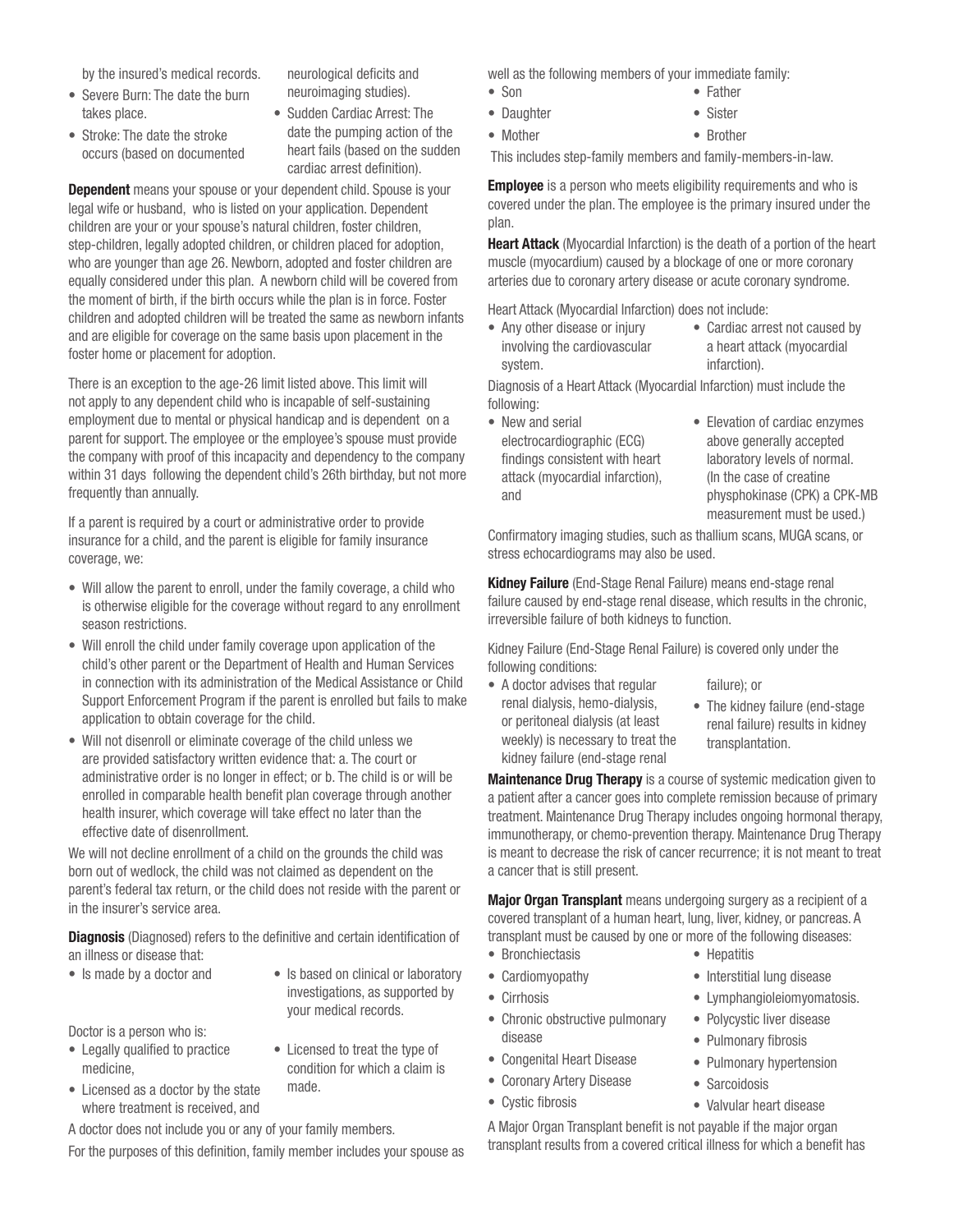Signs and/or symptoms are the evidence of disease or physical disturbance observed by a doctor or other medical professional. The doctor (or other medical professional) must observe these signs while acting within the scope of his license.

**Stroke** means apoplexy due to rupture or acute occlusion of a cerebral artery. The apoplexy must cause complete or partial loss of function involving the motion or sensation of a part of the body and must last more than 24 hours. Stroke must be either:

• Ischemic: Due to advanced arteriosclerosis or arteriosclerosis of the arteries of the neck or brain, or vascular embolism, or • Hemorrhagic: Due to uncontrolled hypertension, malignant hypertension, brain aneurysm, or arteriovenous malformation.

The stroke must be positively diagnosed by a doctor based upon documented neurological deficits and confirmatory neuroimaging studies.

Stroke does not include:

• Chronic cerebrovascular

- Transient Ischemic Attacks (TIAs) Reversible ischemic neurological
- Head injury
- deficits unless brain tissue damage is confirmed by neurological imaging
- insufficiency Stroke will be covered only if the Insured submits evidence of the neurological damage by providing:
- Computed Axial Tomography (CAT Magnetic Resonance Imaging scan) images, or (MRI).

**Sudden Cardiac Arrest** is the sudden, unexpected loss of heart function in which the heart, abruptly and without warning, stops working as a result of an internal electrical system heart malfunction due to coronary artery disease, cardiomyopathy, or hypertension.

Sudden Cardiac Arrest is not a heart attack (myocardial infarction). A sudden cardiac arrest benefit is not payable if the sudden cardiac arrest is caused by or contributed to by a heart attack (myocardial infarction).

#### **Total Disability or Totally Disabled means you are:**

- Not working at any job for pay or benefits,
- Under the care of a doctor for the treatment of a covered critical illness, and
- Unable to Work, which means either:
	- During the first 365 days of total disability, you are unable to work at the occupation you were performing when your total disability began; or
	- − After the first 365 days of total disability, you are unable to work at any gainful occupation for which you are suited by education, training, or experience.

Treatment or Medical Treatment is the consultation, care, or services provided by a doctor. This includes receiving any diagnostic measures and taking prescribed drugs and medicines.

**Treatment-Free From Cancer** refers to the period of time without the consultation, care, or services provided by a doctor. This includes receiving diagnostic measures and taking prescribed drugs and medicines. Treatment does not include maintenance drug therapy or routine follow-up visits to verify whether cancer or carcinoma in situ has returned.

#### OPTIONAL BENEFITS

All limitations and exclusions that apply to the critical illness plan also apply to the rider unless amended by the rider.

#### Date of Diagnosis is defined as follows:

- Advanced Alzheimer's Disease: The date a doctor diagnoses the insured as incapacitated due to Alzheimer's disease.
- Advanced Parkinson's Disease: The date a doctor diagnoses the insured as incapacitated due to Parkinson's disease.
- Benign Brain Tumor: The date a doctor determines a benign brain tumor is present based on examination of tissue (biopsy or surgical excision) or specific neuroradiological examination.

**Optional Benefit** is one of the illnesses defined below and shown in the rider schedule:

Advanced Alzheimer's Disease means Alzheimer's Disease that causes the insured to be incapacitated. Alzheimer's Disease is a progressive degenerative disease of the brain that is diagnosed by a psychiatrist or neurologist as Alzheimer's Disease.

To be incapacitated due to Alzheimer's Disease, the insured must:

- Exhibit the loss of intellectual capacity involving impairment of memory and judgment, resulting in a significant reduction in mental and social functioning, and
- Require substantial physical assistance from another adult to perform at least three ADLs.

Advanced Parkinson's Disease means Parkinson's Disease that causes the insured to be incapacitated. Parkinson's Disease is a brain disorder that is diagnosed by a psychiatrist or neurologist as Parkinson's Disease. To be incapacitated due to Parkinson's Disease, the insured must:

- Exhibit at least two of the following clinical manifestations:
	- − Muscle rigidity
	- − Tremor
	- Bradykinesis (abnormal slowness of movement, sluggishness of physical and mental responses), and
- Require substantial physical assistance from another adult to perform at least three ADLs.

Benign Brain Tumor is a mass or growth of abnormal, noncancerous cells in the brain. The tumor is composed of similar cells that do not follow normal cell division and growth patterns and develop into a mass of cells that microscopically do not have the characteristic appearance of a Cancer. Benign Brain Tumor must be caused by Multiple Endocrine Neoplasia, Neurofibromatosis, or Von Hippel-Lindau Syndrome.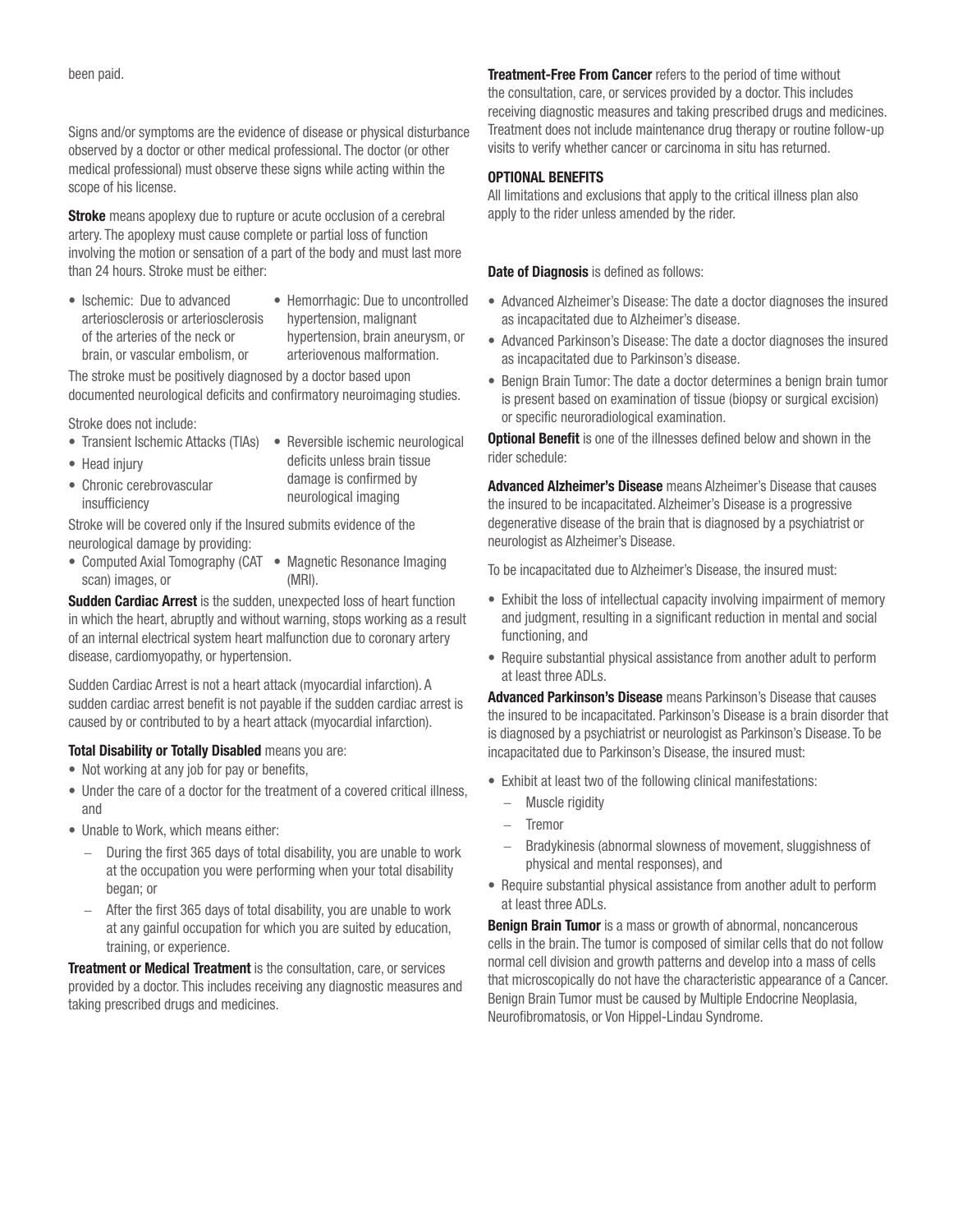- Multiple Endocrine Neoplasia is a genetic disease in which one or more of the endocrine glands are overactive or form a tumor.
- Neurofibromatosis is a genetic disease in which the nerve tissue grows tumors that may be benign and may cause serious damage by compressing nerves and other tissue.
- Von Hippel-Lindau Syndrome is a genetic disease that predisposes a person to have benign or malignant tumors.

Activities of Daily Living (ADLs) are activities used in measuring levels of personal functioning capacity. These activities are normally performed without assistance, allowing personal independence in everyday living. For the purposes of this plan, ADLs include the following:

- Bathing the ability to wash oneself in a tub, shower, or by sponge bath. This includes the ability to get into and out of the tub or shower with or without the assistance of equipment;
- Dressing the ability to put on, take off, and secure all necessary and appropriate items of clothing and any necessary braces or artificial limbs;
- Toileting the ability to get to and from the toilet, get on and off the toilet, and perform associated personal hygiene with or without the assistance of equipment;
- Transferring the ability to move in and out of a bed, chair, or wheelchair with or without the assistance of equipment;
- Mobility the ability to walk or wheel on a level surface from one room to another with or without the assistance of equipment;
- Eating the ability to get nourishment into the body by any means once it has been prepared and made available with or without the assistance of equipment; and
- Continence the ability to voluntarily maintain control of bowel and/or bladder function. In the event of incontinence, the ability to maintain a reasonable level of personal hygiene.

#### YOU MAY CONTINUE YOUR COVERAGE

Your coverage may be continued with certain stipulations. See certificate for details.

#### TERMINATION OF COVERAGE

Your insurance may terminate when the plan is terminated; the 31st day after the premium due date if the premium has not been paid; or the date you no longer belong to an eligible class. If your coverage terminates, we will provide benefits for valid claims that arose while your coverage was in force.

### **NOTICES**

If this coverage will replace any existing individual policy, please be aware that it may be in your best interest to maintain your individual guaranteedrenewable policy.

Continental American Insurance Company is not aware of whether you receive benefits from Medicare, Medicaid, or a state variation. If you or a dependent are subject to Medicare, Medicaid, or a state variation, any and all benefits under the plan could be assigned. This means that you may not receive any of the benefits outlined in the plan. Please check the coverage in all health insurance plans you already have or may have before you purchase the insurance outlined in this summary to verify the absence of any assignments or liens.

Notice to Consumer: The coverages provided by Continental American Insurance Company (CAIC) represent supplemental benefits only. They do not constitute comprehensive health insurance coverage and do not satisfy the requirement of minimum essential coverage under the Affordable Care Act. CAIC coverage is not intended to replace or be issued in lieu of major medical coverage. It is designed to supplement a major medical program.